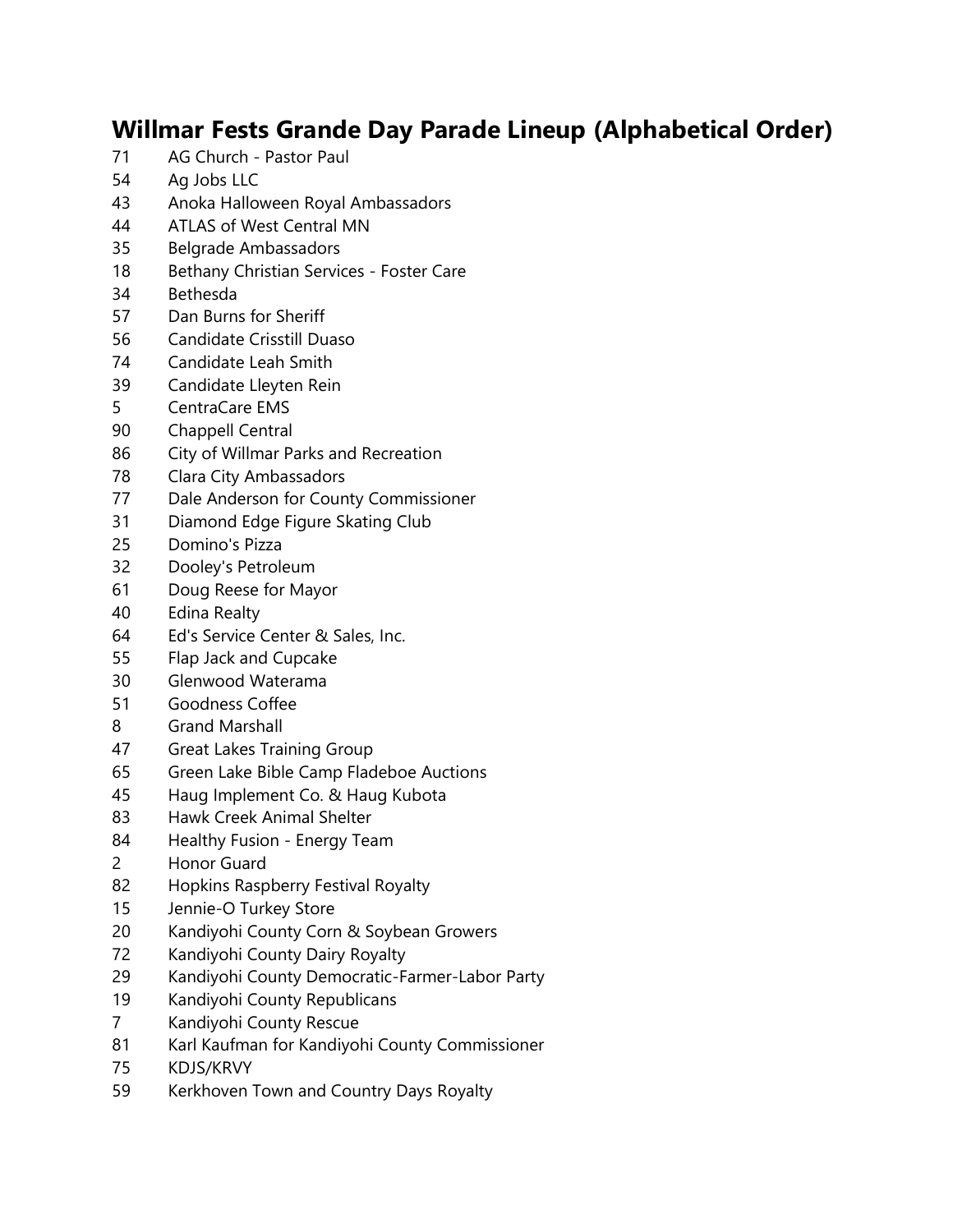- Kim Larson
- KMS Band
- KRA Speedway
- Lakeland Broadcasting Q102/KWLM/Big Country/The Train
- Liberty Tax Willmar
- Litchfield Watercade Royalty
- Little Crow Ski Team
- Mayor Marv Calvin
- Minneapolis Aquatennial
- Minnesota Army National Guard
- Miss Brooten Royalty
- Miss Minnewaska Royalty
- Miss Sauk Centre Royalty
- Montevideo Fiesta Days Royalty
- New London Ambassadors
- New London Ambassadors
- Northern Services
- Pennock Junior Royalty
- Pep's Barber Shop/Relentless Ink
- Premium Waters
- PTI
- R&T Auto Spa Van
- Raymond Harvest Fest
- Recovery Church North 40
- Re-Elect Eric Holien for Kandiyohi County Sheriff
- Sons of Norway Troll House
- South Dakota Snow Festival
- Take Action Convention of States
- The Barn Theatre
- The Main Pointe School of Dance
- Tollefson For Sheriff
- Transystems, LLC
- United Way Growmobile
- Vista prairie
- Walk to End Alheimer's
- West Central Sanitation
- Willmar Bus Service
- Willmar Cardettes Dance Team
- Willmar City Council
- Willmar Fests
- Willmar Fests Junior Royalty
- Willmar Fests Senior Royalty
- Willmar Fire Department
- Willmar Hockey